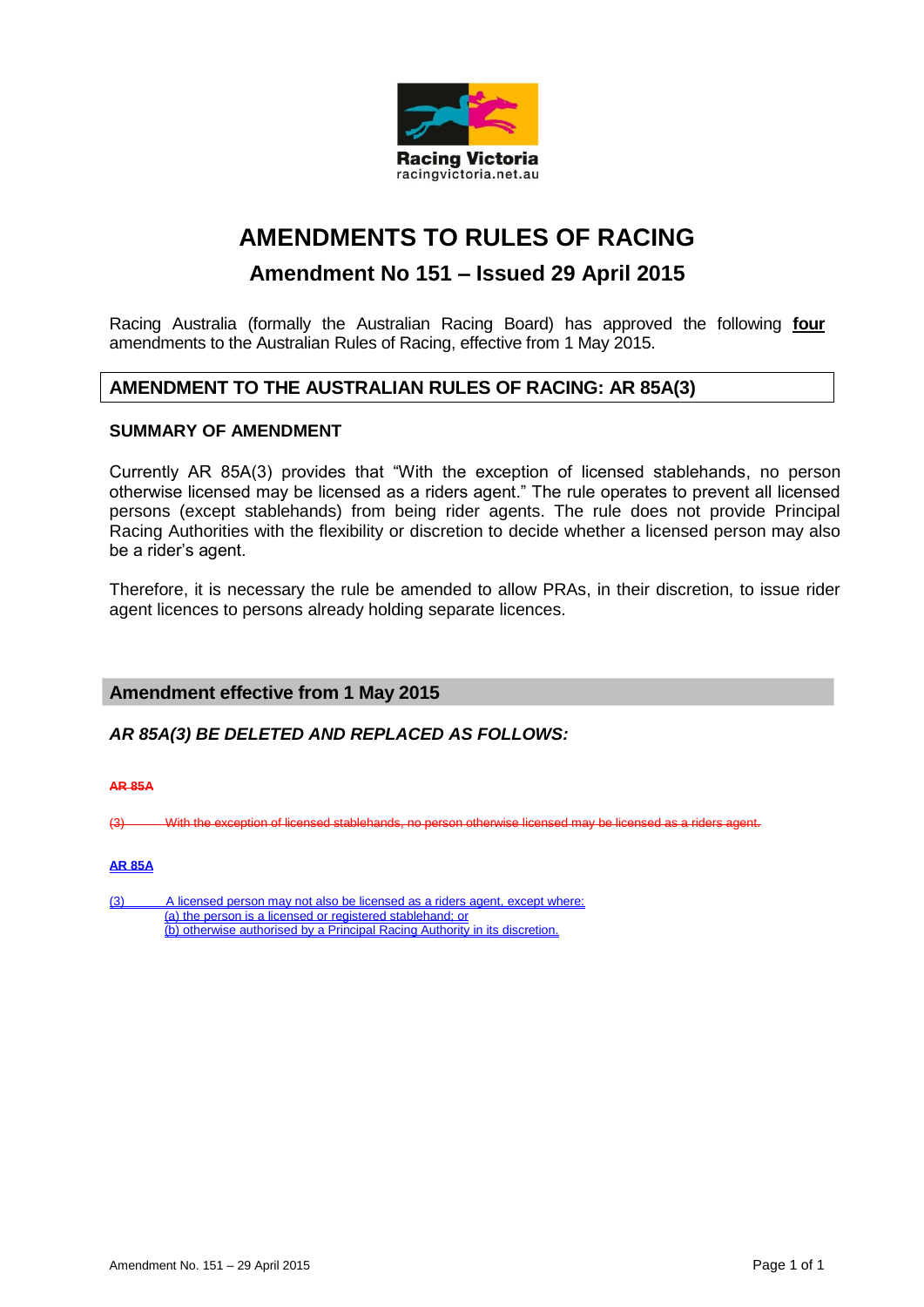## **AMENDMENT TO THE AUSTRALIAN RULES OF RACING: AR 146 & AR 143**

#### **SUMMARY OF AMENDMENT**

A specific rule of racing has been introduced to confirm a policy of Stewards, that whilst the rider remains in contact with the horse or its gear, it is deemed to have carried its weight. Whilst such incidents happen infrequently, having a specific rule erases any question or doubt should the circumstances arise.

### **Amendment effective from 1 May 2015**

### *AR 146 BE ADDED AS FOLLOWS:*

**AR 146** Subject to compliance with AR 142, a horse shall be deemed to have carried its weight from the start of the race to the finish line if in the opinion of the Stewards, the jockey remains in contact with the horse or any part of the horse's gear from the start of the race to the finish line.

### *AR 143 BE AMENDED AS FOLLOWS:*

- 
- AR 143 **Subject to AR 146**, if a horse carries less weight than the weight it should carry:<br>(a) It shall be disqualified for the race, provided that a rider shall be allowed by the It shall be disqualified for the race, provided that a rider shall be allowed by the Clerk of the Scales a half kilogram for the weight of his bridle; and
- (b) Notwithstanding paragraph (a), the rider and/or any other person at fault may be penalised.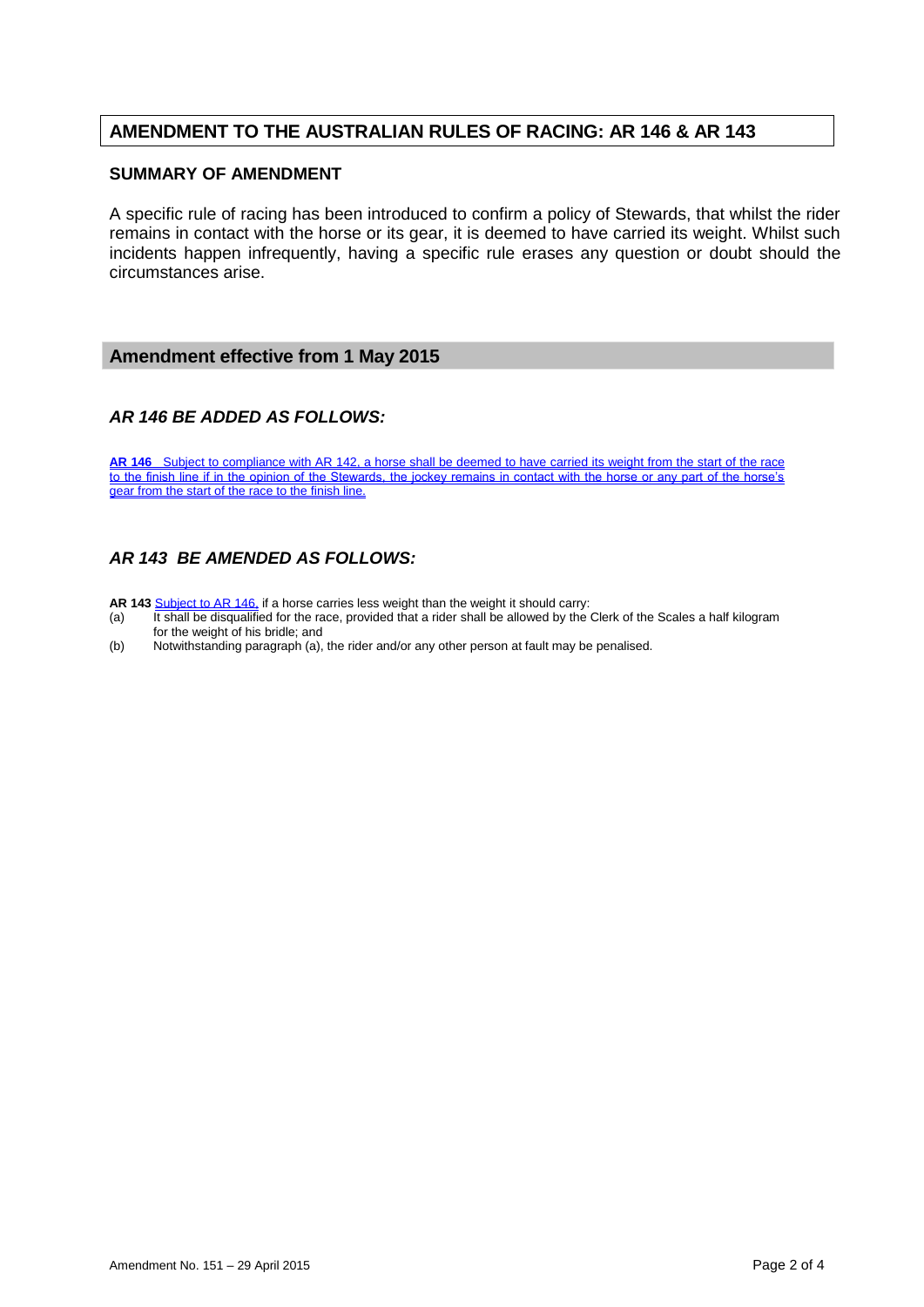## **AMENDMENT TO THE AUSTRALIAN RULES OF RACING: AR 165(1)**

#### **SUMMARY OF AMENDMENT**

Whilst AR 165(1) determines that the deadline for the lodging of an objection is "at scale before the riders of all placed horses are weighed in," it is now custom and practice for jockeys (and/or connections) to seek to view the Stewards videos before making a decision whether to lodge an objection.

This rule therefore requires updating, as today seldom are objections lodged by the deadline set out in AR 165(1).

AR 165(1) will be amended with a broad discretion of the Stewards to allow the lodgement of an objection to be at any time up to the signalling of correct weight.

### **Amendment effective from 1 May 2015**

### *AR 165(1) BE AMENDED AS FOLLOWS:*

#### **AR 165**

(1) Any objection by the persons authorised by AR 161 against a horse or horses, on the ground of:

- (a) an interference as provided for in AR 136(1); or
- (b) his not having run the proper course; or
- (c) the race having been run over a wrong course; or
- (d) grounds provided for in AR 137A; or
- (e) any other matter occurring in the race;

shall be made to the Steward at scale before the riders of all placed horses are weighed-in or at any other time allowed by the Stewards prior to the signalling of correct weight.